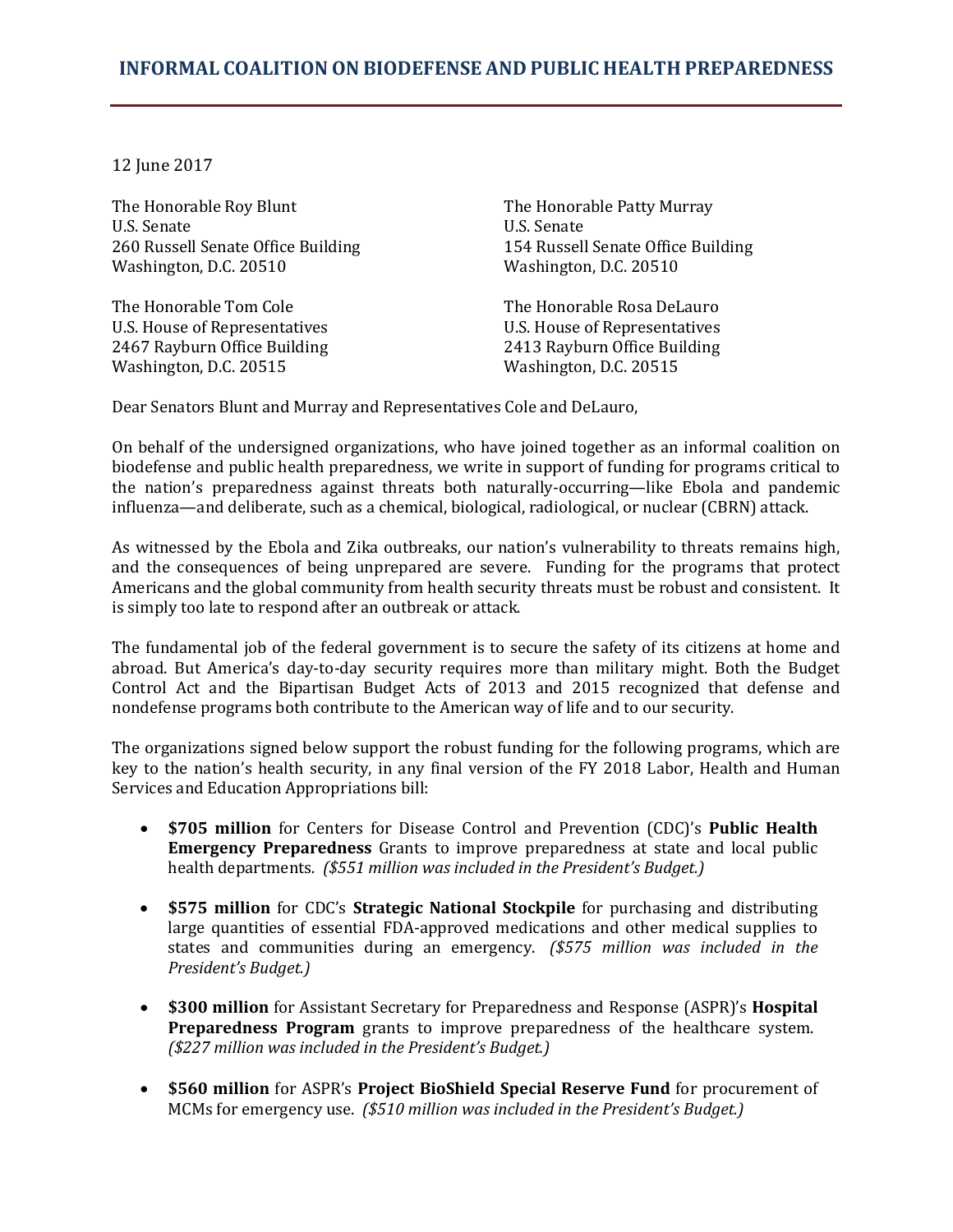• **\$512 million** for ASPR's **Biomedical Advanced Research Development Authority (BARDA)** for advanced development of medical countermeasures (MCMs) and ASPR's **Pandemic Influenza** program to enhance preparedness for pandemic flu. *(\$512 million was included in the President's Budget.)*

A strong public health infrastructure is essential to biodefense and public health preparedness and serves as our first line of defense. The **Public Health Emergency Preparedness (PHEP)** program at the CDC is the only federal program that supports the work of health departments to prepare for and respond to all types of disasters, including bioterror attacks, natural disasters, and infectious disease outbreaks. Most recently, PHEP investments have enabled rapid local responses to emergencies such as floods in West Virginia and Louisiana, Tennessee wildfires, MERS-CoV, Zika, measles and other infectious diseases, and mass shootings. The response systems and measles and other infectious diseases, and mass shootings. infrastructure that states require to respond to these and other public health emergencies would not exist, in most instances, without PHEP funding. Robust Fiscal Year (FY) 2018 funding would help maintain the progress made with Zika supplemental funds, which expire at the end of FY2017, and allow states and localities to restore some of the core capabilities lost due to significant cuts to the program over the past decade.

Annual appropriations to the **Hospital Preparedness Program,** administered by the ASPR, have been cut in half in recent years, leaving capability gaps in our healthcare system's ability to prevent, detect, and respond to infectious diseases and other threats. ASPR supports coalitions and their members to develop preparedness and response capabilities in four key domains: foundation for healthcare and medical readiness; healthcare and medical response coordination; continuity of healthcare services delivery; and medical surge. The impact of cuts to this program was illustrated in 2014, as hospitals scrambled to prepare for an unfamiliar Ebola virus absent resources to train frontline staff. HPP ensures the healthcare system is prepared to save lives, continue operations, and reopen as soon as possible after an emergency. FY 2018 funds will help rebuild the program from years of underfunding.

Strategic procurement and stockpiling of medical countermeasures (MCMs), medical supplies, and equipment for all populations are necessary to protect Americans' health and save lives during an emergency. If a CBRN event were to occur on U.S. soil tomorrow, the CDC's **Strategic National Stockpile (SNS)** is the only federal resource readily available to respond once state and local supplies are depleted. The SNS is the procurement mechanism for many FDA-approved MCMs, some of which have no commercial market, such as licensed vaccines and drugs against smallpox and anthrax. The SNS also holds supplies of biopharmaceutical products that are available commercially but only in limited quantities and stockpiling allows for rapid mass deployment during an emergency. The CDC has indicated that the SNS is underfunded

The **Project BioShield Special Reserve Fund (SRF)** represents the only market for many MCMs that are not yet approved by the FDA. Robust funding is needed in FY 2018 to purchase the MCMs needed to fill our preparedness gaps for CBRN threats, and demonstrate the U.S. government's commitment to this public-private partnership. Established by Congress in 2004, the SRF was originally funded through an appropriation of \$5.6 billion over 10 years, which successfully spurred the development and procurement of more than 50 million doses of vaccines and drugs against anthrax, smallpox, botulinum toxin, and radiological threats. However, those funds expired at the end of 2013 and the program is now dependent on the annual appropriations process. In FY 2014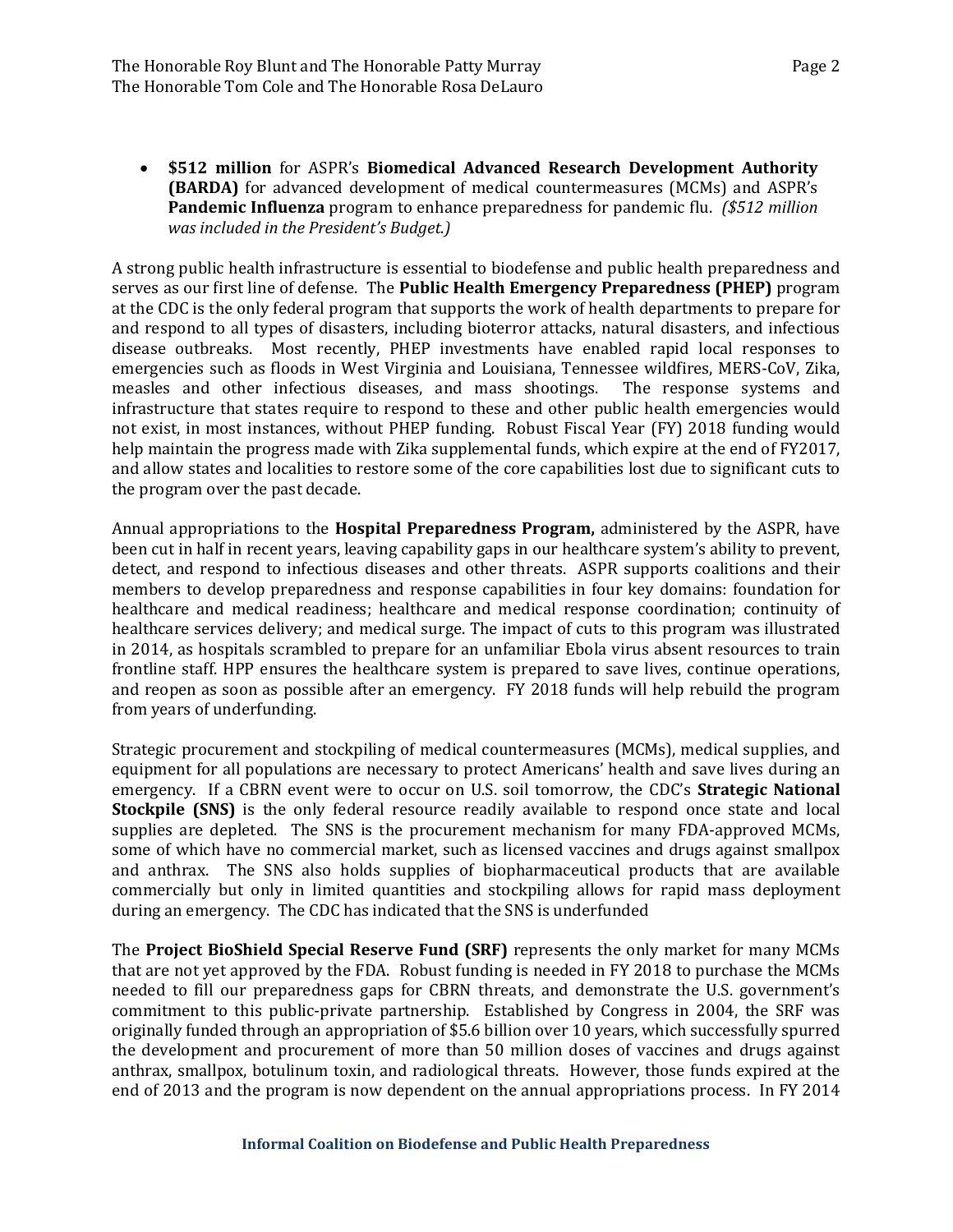and FY 2015, only \$255 million was appropriated for the SRF. While we were encouraged by the \$511.7 million provided by Congress in FY 2017, there remains a substantial shortfall of \$1.27 billion under the level authorized by the Pandemic and All-Hazards Preparedness Reauthorization Act of 2013 (PAHPRA, P.L. 113-5)—\$2.8 billion for FY 2014-2018.

The **Biomedical Advanced Research and Development Authority (BARDA)** plays a critical role in partnering with biopharmaceutical companies to support advanced research and development of life-saving MCMs. BARDA's pipeline currently includes over 200 candidate MCMs, such as broadspectrum antimicrobials, rapid diagnostics, and next-generation products to address chemical, biological, radiological and nuclear threats. It typically requires 10 years and significant long-term financial investment to develop a new drug or vaccine, and MCMs are often riskier to develop than other products due to scientific and regulatory complexities. BARDA should receive consistent support for MCM advanced R&D plus additional funding for newer Antimicrobial Resistance investments; required to ensure preparedness and to prevent squandering resources invested the in earlier stages of research and development.

Similarly, since the expiry of emergency supplemental funding, the ASPR's **Pandemic Influenza** program has been woefully underfunded, with \$115 million appropriated in FY 2014 and \$72 million in both FY 2015 and FY 2016. Influenza is a constantly evolving threat that circulates around the globe throughout each year. To ensure our nation can respond immediately to an influenza pandemic of today and to influenza pandemics of the future, this program must be appropriately funded so as to: (1) advance research and development of next-generation influenza technologies, (2) maintain and test critical domestic manufacturing infrastructure to support surge requirements for pandemic flu vaccines, and (3) replenish stockpiles and manage the lifecycle of influenza vaccines and antivirals to address current threats.

The President's FY2018 Budget also proposes a federal emergency response fund. An emergency fund would be helpful to jumpstart the response to an emergency, including initial R&D and public health response. However, an emergency fund *cannot* come at the expense of ongoing investments in preparedness as described above. A community's resilience in the face of a disaster depends greatly on the years of investment, training, planning, research and development in preparedness and response capacity of that community before disaster strikes, something an emergency response fund cannot provide. In addition, an emergency response fund does not preclude the need for supplemental funding in a future public health emergency. For example, the Ebola response required \$5.4 billion in emergency supplemental funding from Congress. The House FY2017 Labor-HHS bill, by contrast, included \$300 million for a CDC-based infectious disease rapid response fund. An emergency fund could therefore serve as a bridge between the initial response and a determination by Congress to appropriate additional emergency funding.

Should Congress move forward with an emergency response fund, we would urge that the following criteria be met: 1) Congress maintains stable, adequate funding for all preparedness programs; 2) emergency response funding is sufficient to meet the immediate needs of the response; 3) the entire biodefense enterprise – including MCM development and public health response at the state and local level – is eligible for funding; and 4) appropriate oversight and clear parameters are placed on federal agencies who seek to allocate the money.